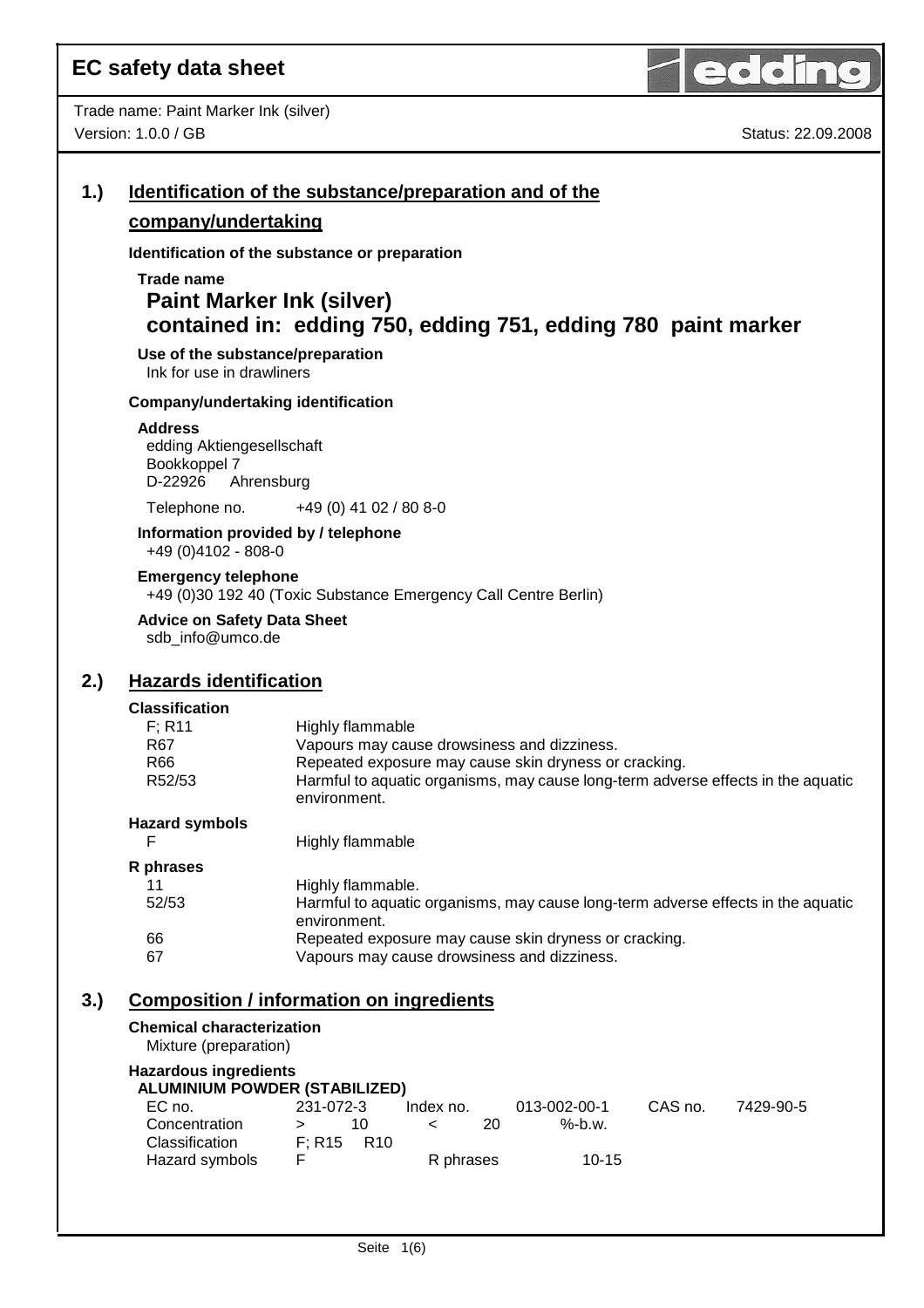Trade name: Paint Marker Ink (silver) Version: 1.0.0 / GB Status: 22.09.2008



#### **ETHYLCYCLOHEXANE**

| EC no.                                   | 216-835-0                  | Index no.     |                  | CAS no.              | 1678-91-7  |
|------------------------------------------|----------------------------|---------------|------------------|----------------------|------------|
| Concentration                            | 20<br>$\geq$               | 40<br>$\,<\,$ | $%$ -b.w.        |                      |            |
| Classification                           | F; R11<br>Xn; R65          |               |                  |                      |            |
| Hazard symbols                           | F. Xn                      | R phrases     | 11-65            |                      |            |
| NAPHTHA (PETROLEUM), HYDROTREATED HEAVY  |                            |               |                  |                      |            |
| EC no.                                   | 265-150-3                  | Index no.     | 649-327-00-6     | CAS no.              | 64742-48-9 |
| Concentration                            | 10<br>$\geq$               | 30<br>$\,<\,$ | $%$ -b.w.        |                      |            |
| Classification                           | F: R11<br>Xn; R65          | R67<br>R66    |                  |                      |            |
| Hazard symbols                           | F, Xn                      | R phrases     | 11-65-66-67      |                      |            |
| SOLVENT NAPHTHA (PETROLEUM), LIGHT AROM. |                            |               |                  |                      |            |
| EC no.                                   | 265-199-0                  | Index no.     | 649-356-00-4     | CAS no.              | 64742-95-6 |
| Concentration                            | 5<br>>                     | 10<br>$\lt$   | $%$ -b.w.        |                      |            |
| Classification                           | Xn; R65<br>R <sub>10</sub> | Xi; R37       | N; R51/53<br>R67 | R66                  |            |
| Hazard symbols                           | Xn, N                      | R phrases     |                  | 10-37-51/53-65-66-67 |            |

#### **Other information (chapter 3.)**

The data subject of this Material Safety Data sheet refer to the ink contained in this product (marker).

## **4.) First aid measures**

#### **General information**

In case of persisting adverse effects, consult a physician. Remove contaminated clothing and shoes immediately, and launder thoroughly before reusing.

#### **After inhalation**

Remove affected person from the immediate area. Ensure supply of fresh air.

#### **After skin contact**

Wash off immediately with soap and water.

#### **After eye contact**

Separate eyelids, wash the eyes thoroughly with water (15 min.).

#### **After ingestion**

Rinse mouth thoroughly with water. Summon a doctor immediately. Never give anything by mouth to an unconscious person.

### **5.) Fire-fighting measures**

#### **Suitable extinguishing media**

Foam; extinguishing powder; Carbon dioxide

**Special exposure hazards arising from the substance or preparation itself, combustion products, resulting gases** 

In the event of fire, the following can be released: Carbon dioxide (CO2) Carbon monoxide (CO)

#### **Special protective equipment for fire-fighters**

Use self-contained breathing apparatus. Wear protective clothing.

#### **Other information**

Cool endangered containers with water spray jet. Suppres gases/vapours/mists with water spray jet.

#### **6.) Accidental release measures**

#### **Personal precautions**

Refer to protective measures listed in sections 7 and 8. Avoid contact with skin, eyes and clothing. Ensure adequate ventilation. Keep away sources of ignition.

#### **Environmental precautions**

Do not discharge into the drains/surface waters/groundwater. Do not discharge into the subsoil/soil.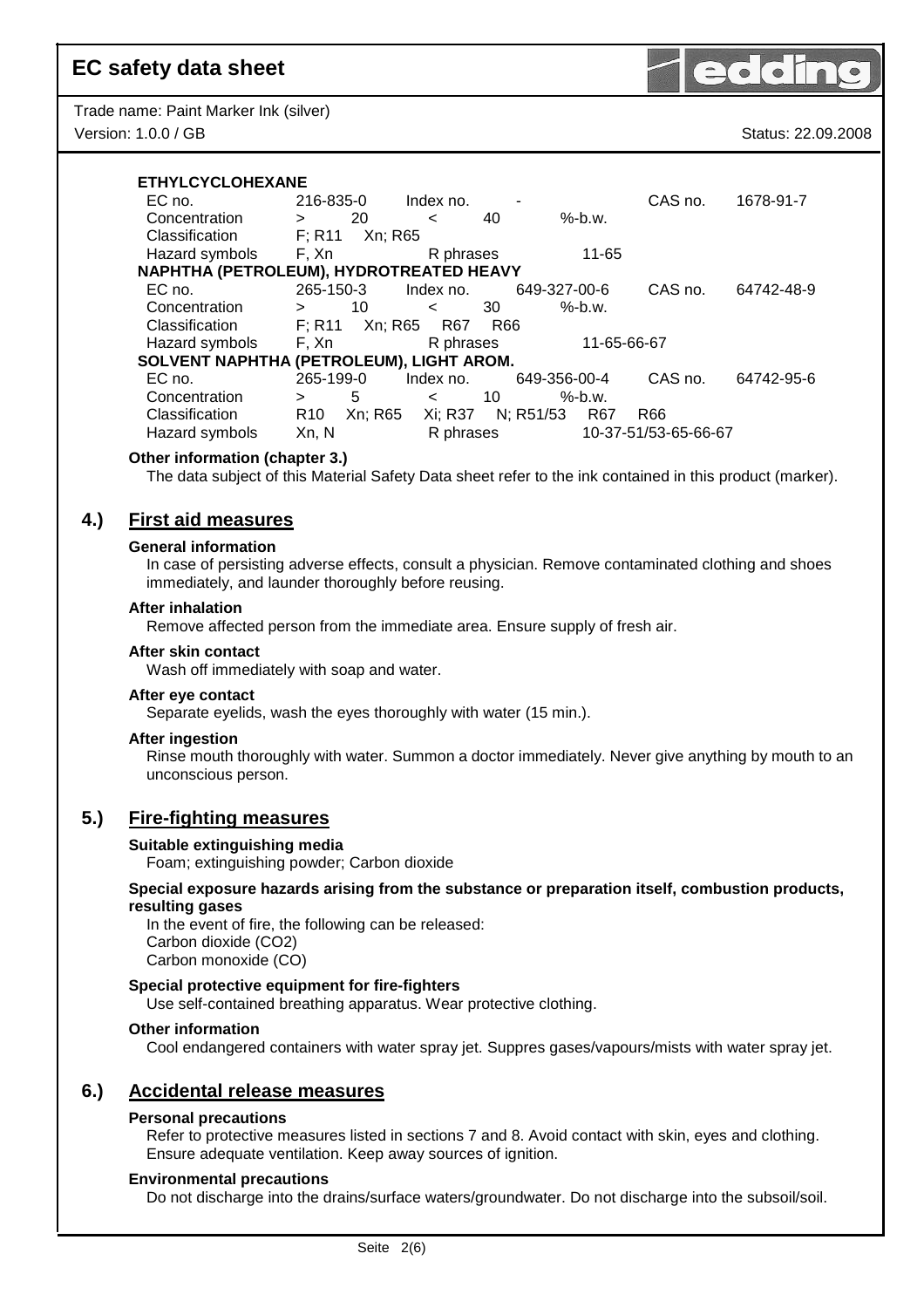

Trade name: Paint Marker Ink (silver) Version: 1.0.0 / GB Status: 22.09.2008

#### **Methods for cleaning up/taking up**

Take up with absorbent material (e.g., sand, kieselguhr, universal binder). When picked up, treat material as prescribed under heading "Disposal considerations".

### **7.) Handling and storage**

#### **Handling**

#### **Advice on safe handling**

Provide good ventilation of working area (local exhaust ventilation, if necessary). Product inherent handling risks must be minimised taking the appropriate measures for protection and preventive actions. The working process should be designed to rule out the release of hazardous substances or skin contact as far it is possible by the state of the art.

#### **Advice on protection against fire and explosion**

Vapours can form an explosive mixture with air. Take precautionary measures against static charges. Keep away from sources of heat and ignition. Use explosion-proof equipment/fittings and non-sparking tools.

#### **Storage**

#### **Requirements for storage rooms and vessels**

Containers which are opened must be carefully resealed and kept upright to prevent leakage. Always keep in containers of same material as the original one.

#### **Advice on storage assembly**

None known

#### **Further information on storage conditions**

Keep container tightly closed in a cool, well-ventilated place. Protect from heat and direct sunlight.

#### **8.) Exposure controls / personal protection**

#### **Exposure limit values**

#### **ALUMINIUM POWDER (STABILIZED)**

| CAS no. | 7429-90-5 |
|---------|-----------|
| EC no.  | 231-072-3 |

#### **Occupational Exposure Standards (OESs) / EH40**

Aluminium metal total inhalable dust TWA 10 mg/m<sup>3</sup>

**Occupational Exposure Standards (OESs) / EH40**  Aluminium metal respirable dust

 $TWA$  4 mg/m<sup>3</sup> **SOLVENT NAPHTHA (PETROLEUM), LIGHT AROM.**

| CAS no.<br>EC no.             | 64742-95-6<br>265-199-0 |                   |
|-------------------------------|-------------------------|-------------------|
| <b>OES/EH40</b><br><b>TWA</b> | 1200                    | mg/m <sup>3</sup> |

#### **Personal protective equipment**

#### **Respiratory protection**

If workplace exposure limits are exceeded, a respiration protection approved for this particular job must be worn. In case of aerosol and mist formation, take appropriate measures for breathing protection in the event workplace threshold values are not specified.

#### **Hand protection**

Sufficient protection is given wearing suitable protective gloves checked according to i.e. EN 374, in the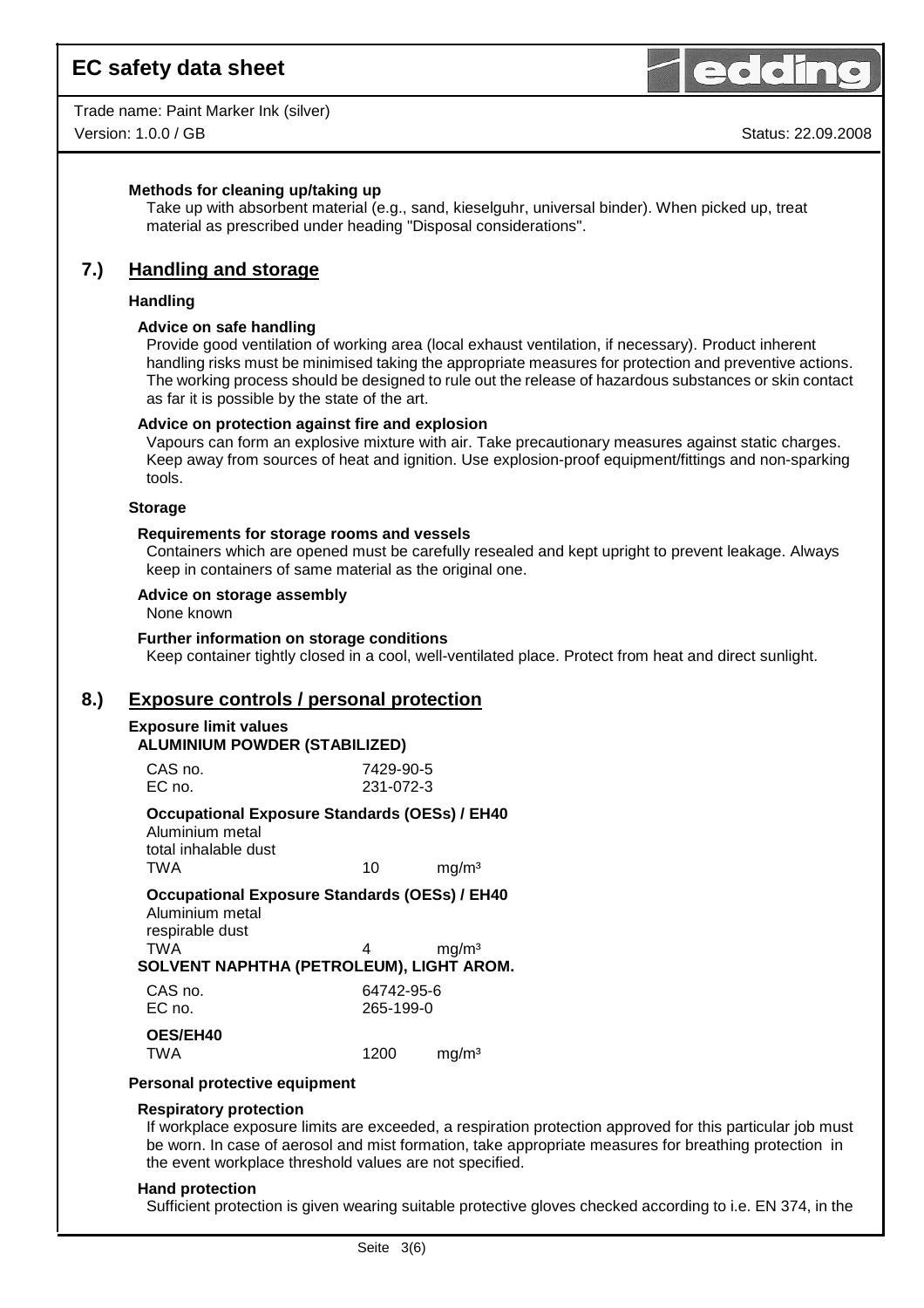Trade name: Paint Marker Ink (silver) Version: 1.0.0 / GB Status: 22.09.2008



event of risk of skin contact with the product . Before use, the protective glove should be tested in any case for its specific work-station suitability (i.e. mechanical resistance, product compatibility and antistatic properties). Adhere to the manufacturer's instructions and information relating to the use, storage, care and replacement of protective gloves. Protective gloves shall be replaced immediately when physically damaged or worn. Design operations thus to avoid permanent use of protective gloves.

#### **Eye protection**

Safety glasses with side protection shield (EN 166)

#### **Skin protection**

Clothing as usual in the chemical industry.

#### **General protective and hygiene measures**

Do not eat, drink or smoke during work time. Keep away from foodstuffs and beverages. Avoid contact with eyes and skin. Remove soiled or soaked clothing immediately. Do not inhale vapours. Have eye wash fountain available. Have emergency shower available.

## **9.) Physical and chemical properties**

#### **General information**

**Changes in physical state** 

| Form   | liquid         |
|--------|----------------|
| Colour | silver colours |
| Odour  | aromatic       |

#### **Important health, safety and environmental information**

| Changes in physical state<br>Type<br>Value        | Boiling point | 116        | C                  |
|---------------------------------------------------|---------------|------------|--------------------|
| <b>Flash point</b><br>Value                       |               | 7          | C                  |
| <b>Ignition temperature</b><br>Value              | 200           | $-262$     | °C                 |
| <b>Explosion limits</b>                           |               |            |                    |
| Upper explosion limit                             | 8,40          |            | % vol              |
| Lower explosion limit                             | 0,90          |            | % vol              |
| Vapour pressure<br>Value<br>Reference temperature | 28            | 10<br>°C   | mm Hg              |
| <b>Density</b><br>Value<br>Reference temperature  | 20            | 0,87<br>°C | g/cm <sup>3</sup>  |
| <b>Viscosity</b><br><b>Type</b><br>Value          | dynamic       | 3000       | mPa <sup>*</sup> s |
| Solubility in water<br>Remarks                    | insoluble     |            |                    |
| <b>Stability and reactivity</b>                   |               |            |                    |
| <b>Conditions to avoid</b><br>Heat                |               |            |                    |

**Materials to avoid**  None known.

**10.**)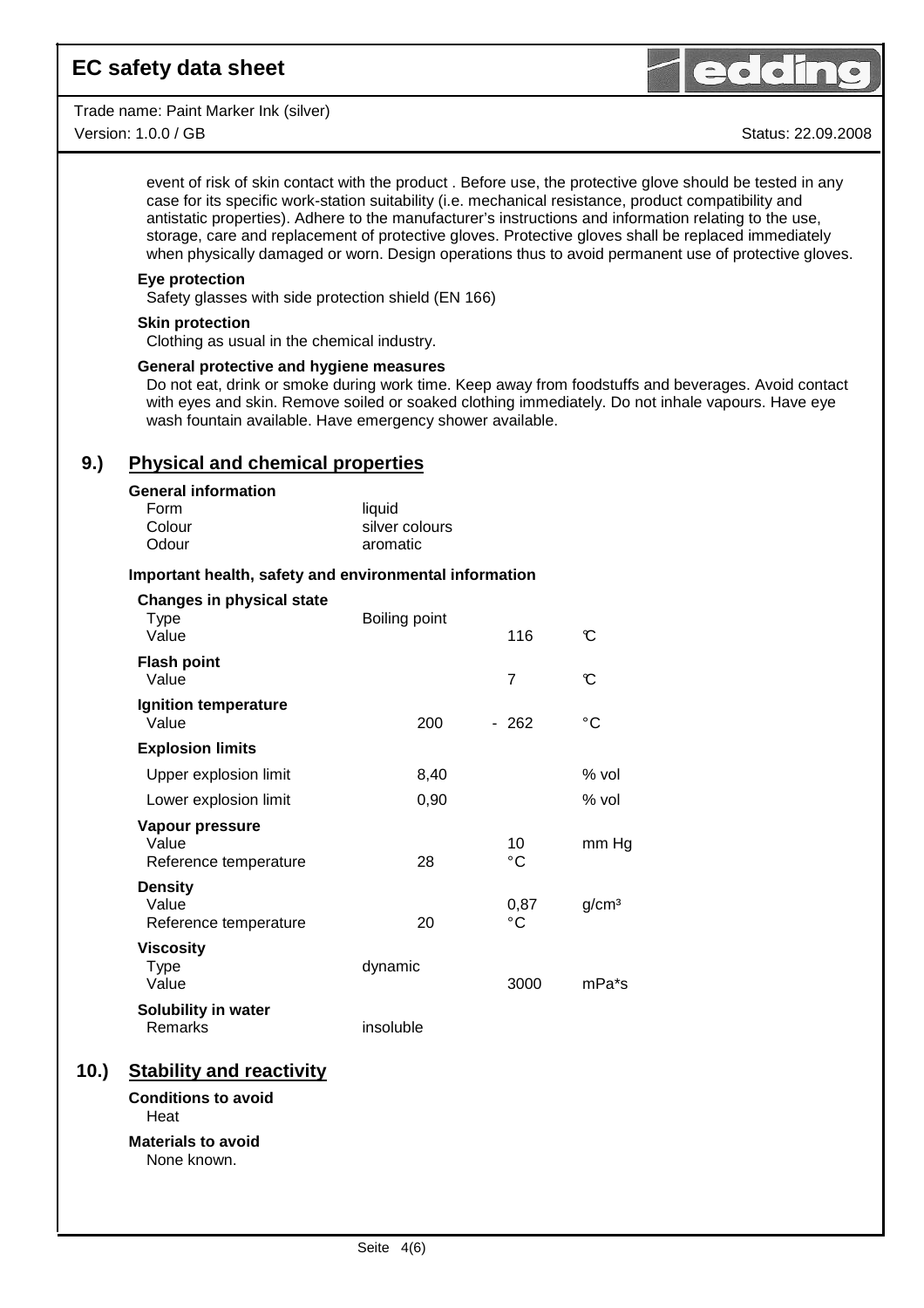



#### **Hazardous decomposition products**

No hazardous decomposition products known.

## **11.) Toxicological information**

#### **Experience in practice**

Inhalation of vapours may lead to headache, drowsiness and dizziness.

Repeated and prolonged skin contact may cause removal of natural fat from the skin and irritation of the skin.

Eye contact with the product may lead to irritation.

#### **Other information (chapter 11.)**

Product specific toxicological data are not known.

## **12.) Ecological information**

#### **Other adverse effects**

Ecological data are not available. Do not discharge product unmonitored into the environment.

## **13.) Disposal considerations**

#### **Product**

Allocation of a waste code number, according to the European Waste Catalogue, should be carried out in agreement with the regional waste disposal company.

#### **Packaging**

Residuals must be removed from packaging and when emptied completely disposed of in accordance with the regulations for waste removal. Incompletely emptied packaging must be disposed of in the form of disposal specified by the regional disposer.

## **14.) Transport information**

| <b>Land transport ADR/RID</b> |               |                            |                |
|-------------------------------|---------------|----------------------------|----------------|
| Class                         | 3             | <b>Classification code</b> | F <sub>1</sub> |
| Packaging group               | Ш             |                            |                |
| Hazard id. no.                | 33            |                            |                |
| Label                         | 3             |                            |                |
| UN number                     | 1263          |                            |                |
| Technical name                | Paint         |                            |                |
| Special Provision 640         | D             |                            |                |
| <b>Marine transport IMDG</b>  |               |                            |                |
| Class                         | 3             |                            |                |
| Packaging group               | $\mathsf{II}$ |                            |                |
| UN number                     | 1263          |                            |                |
| Proper shipping name          | Paint         |                            |                |
| <b>EmS</b>                    | $F-E$ , $S-E$ |                            |                |
| <b>MARPOL</b>                 |               |                            |                |
| Label                         | 3             |                            |                |
| Air transport ICAO/IATA       |               |                            |                |
| Class                         | 3             |                            |                |
| Packaging group               | Ш             |                            |                |
| UN number                     | 1263          |                            |                |
| Proper shipping name          | Paint         |                            |                |
| Label                         | 3             |                            |                |
|                               |               |                            |                |